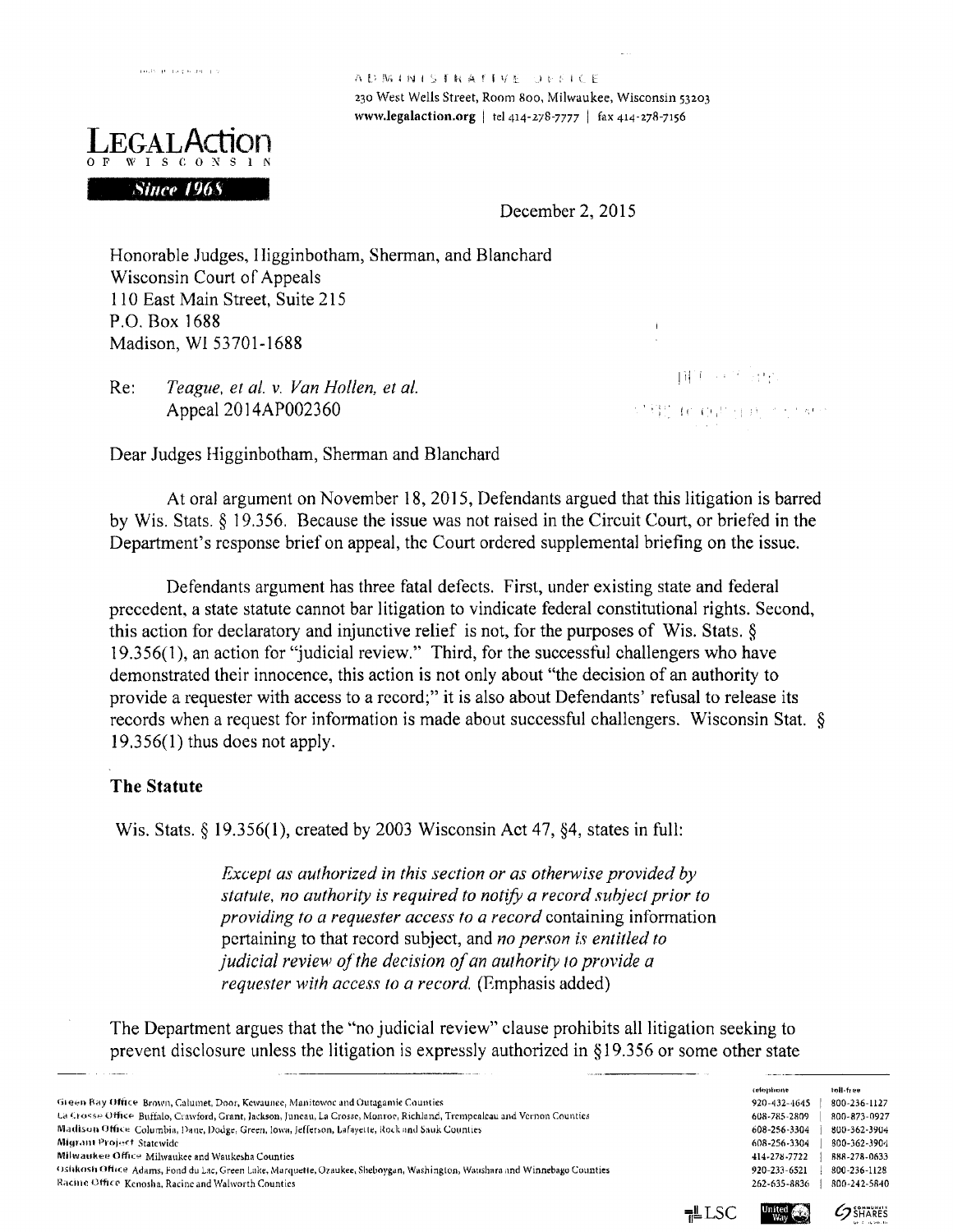### *Teague, et al.* v. *Van Hollen, et al.* Appeal 2014AP2369 Post-Oral Argument Supplemental Letter Brief December 2, 2015 Page 2

statute. Teague argues that position is contrary to existing precedent, and depends upon an interpretation of the statutory language that must be rejected because it leads to absurd results.

## **I. A state statute restricting access to state courts has no effect on the enforcement of <sup>a</sup> right protected by the Constitution and laws of the United States enforced through 42 U.S.C. § 1983.**

A state statute cannot bar a § 1983 action to enforce a federal constitutional right. *Felder* v. *Casey,* 487 U.S.131 (1988). Nor can <sup>a</sup> state law limit the kinds of § 1983 claims that may be brought in the state courts of general jurisdiction. *Haywood* v. *Drown,* 556 U.S. 729, 129 S.Ct. 2018, 173 L.Ed.2d 920 (2009). *See also, Casteel* v. *Vaade,* 167 Wis.2d 1,481 N.W.2d 476 (1992)(applying *Felder* to overrule *Kramer* v. *Horton,* 128 Wis. 2d 404, 383 N.W.2d 54 (1986) that state judicial doctrine of exhaustion of administrative remedies could be applied to  $\S$  1983 claims); *Gillen v. City of Neenah*, 219 Wis.2d 806, 819-20, 11 21-23, 580 N.W.2d 628 (1998). Whatever Wis. Stats, § 19.356(1) means, it can have no effect on the federal constitutional claims.

#### **II. This is not an action for "judicial review" within the meaning ofWis. Stat. § 19.356(1).**

The term "judicial review" in Wis. Stats. § 19.356(1) is ambiguous. The statute does not define the phrase and it has at least two potential meanings. The phrase "judicial review" could have its common meaning in legal proceedings: one type of judicial proceedings on a limited record, usually with a short statute of limitations and a limited number of potential participants. In this narrow construction, those entitled to mandatory notice have an exclusive judicial review procedure, § 19.356(4). They are denied all other ''judicial review." Defendants argue for <sup>a</sup> much broader construction, suggesting "judicial review" means "all litigation of any type" by anyone regarding the decision to disclose. The narrow construction is appropriate because (1) it reflects the common meaning of"judicial review," (2) it is supported by the context, and (3) the broad construction would lead to absurd results.

#### **A. "Judicial review" has <sup>a</sup> common meaning.**

Commonly understood, the phrase "judicial review" refers to <sup>a</sup> limited judicial proceeding such as one reviewing a final State agency decision under Wis. Stats. § 227.53 or a final local government agency decision under Wis, Stats. § 68.13, or, in the absence of some specific statutory review procedure, common law *certiorari.* See, *e.g. Tomaszewski* v, *Giera*, 2003, WI App 65, ¶ 17, 260 Wis. 2d 569, 659 N.W.2d 882. A state tort damages action against a government employee, following the notices required by Wis. Stats. §§ 893.81 or 893.82, is not commonly referred to as an action for "judicial review," even though it is <sup>a</sup> judicial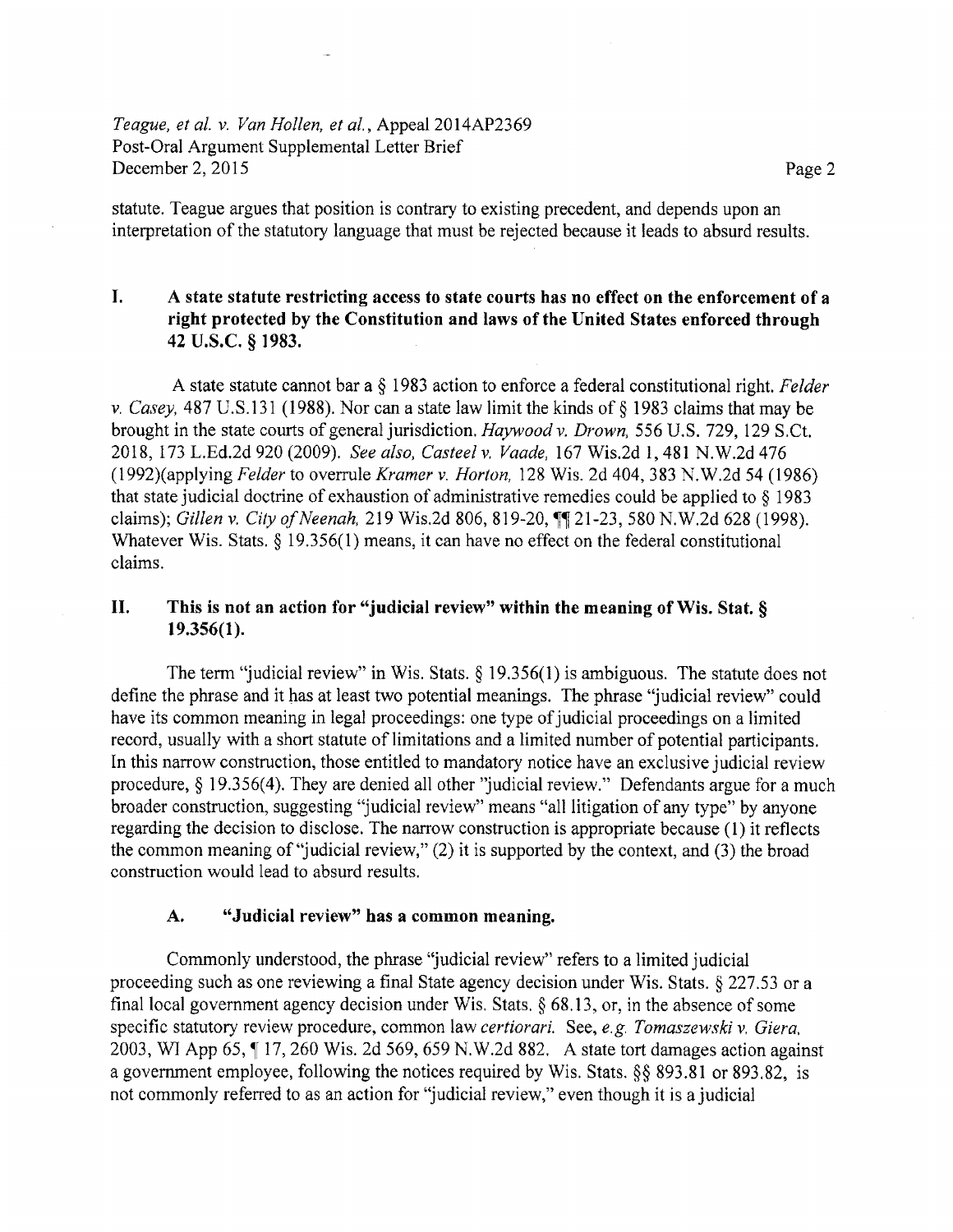## *Teague, et al.* v. *Van Hollen, et al.* Appeal 2014AP2369 Post-Oral Argument Supplemental Letter Brief December 2, 2015 Page 3

لمناسب

proceeding and it does "review" the conduct of <sup>a</sup> government employee. Similarly, an action against a state agency for injunctive relief under Chapter 813 arguing that an environmental impact statement exemption violates the State Constitution is not an action for "judicial review." *Wisconsin Brewers Baseball Club v. Wisconsin Department of Health and Social Services,* 130 Wis. 2d 79, 89, 387 N, W.2d 254 (1986). In short, not all invocations of the power of the judiciary to "review" <sup>a</sup> government decision are "judicial review." The term should be given its common meaning of one type of litigation contesting <sup>a</sup> government agency's decision-making. The ban in § 19.356(1) on other "judicial review" is, thus, not <sup>a</sup> ban on all other types of litigation.

inak<br>Labara

# **B. The syntax and context of the "judicial review" provision supports the narrow construction of the phrase.**

The relevant provision of Wis. Stat.  $\S$  19.365(1) is a single sentence of two clauses in which notice and "judicial review" are conjoined. The Joint Legislative Prefatory Note to <sup>2003</sup> Wisconsin Act 47 (attached) similarly links mandatory notice and judicial review.

> This bill partially codifies *Woznicki* and *Milwaukee Teachers* ... applying] the rights afforded by *Woznicki* and *Milwaukee Teachers,* only to <sup>a</sup> defined set of records pertaining to employees residing in Wisconsin. As an overall construct, records relating to employees under the bill can be placed in the following <sup>3</sup> categories:

1. Employee related records that may be released under the general balancing test without providing a right of notice or judicial review **• • • <sup>&</sup>gt;**

2. Employee related records that may be released under the balancing test *only* after a notice of impending release and the right of judicial review have been provided ....

3. Employee-related records that are absolutely closed to public access ....

Significantly, the Note always links the terms "judicial review" and "mandatory notice," just as the syntax of  $\S$  19.365(1) links both in a single sentence.

As the Note makes clear, the legislature's "partial codification" of *Woznicki* and *Milwaukee Teachers* limits who is entitled to prior notice, and then limits the means those people have of contesting <sup>a</sup> proposed release. *See* Wis Stats. § 19.365(3) and Wis. Stats. § 19.365(4). The fact that the Judicial Council comment describes the "construct" as related to "employeerelated" records, indicates the legislation was "codifying" <sup>a</sup> specific time limited procedure for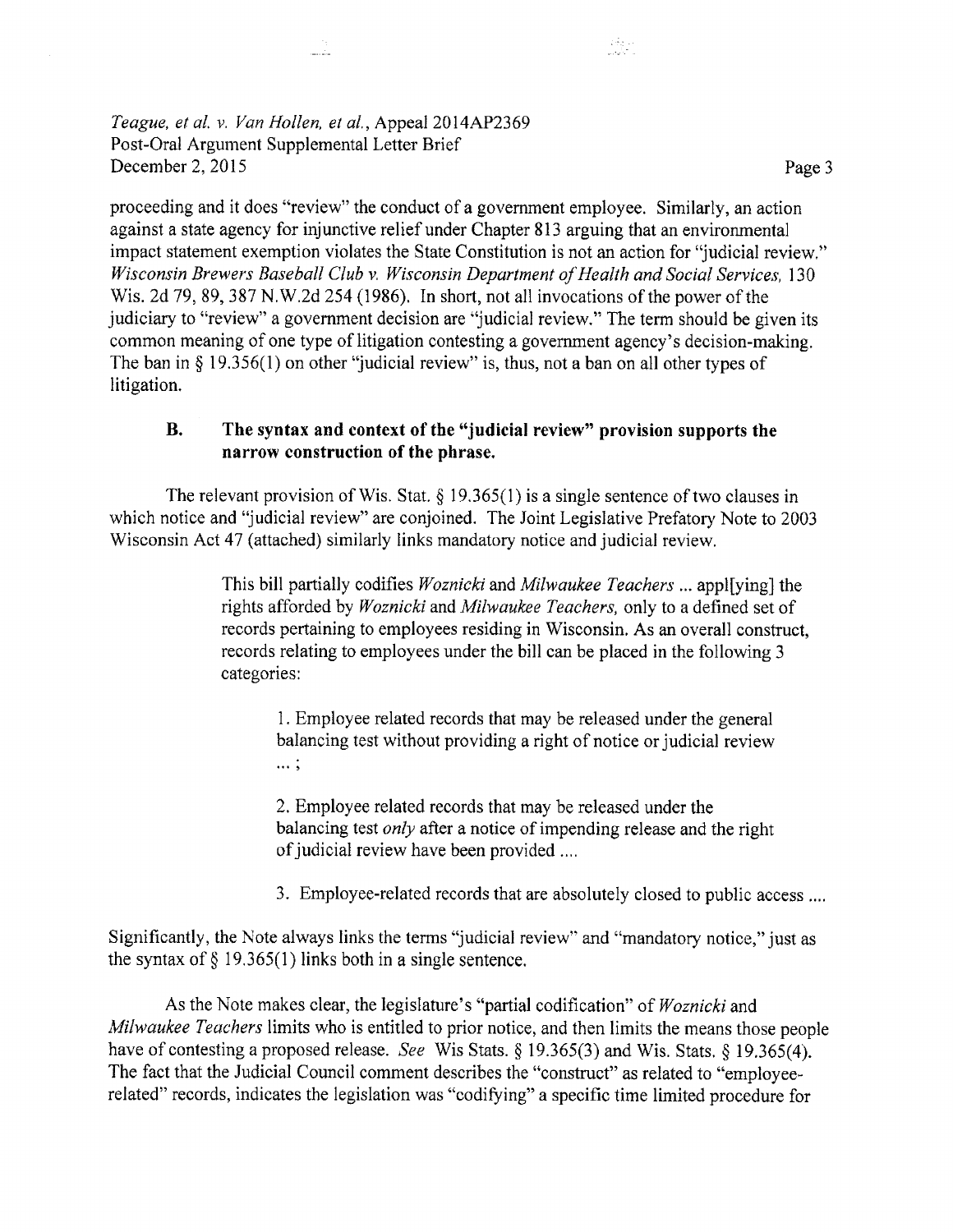*Teague, et al. v. Van Hollen, et al., Appeal 2014AP2369* Post-Oral Argument Supplemental Letter Brief December 2, 2015 Page 4

 $\mathcal{J}=\mathcal{L}$ 

the class of persons involved in *Woznicki* and *Milwaukee Teachers* - government employees. Those persons are, by statute, entitled to prior notice; they also have an exclusive judicial remedy, triggered by the §19.356(2) notice, conditioned on the §19.356(3) notice of intent to sue, and subject to the 10 days statute of limitations in  $\S$  19.356(4). In the only published appellate case construing the law, the Court of Appeals also linked the mandatory notice and the "right of action provisions" of § 19.365. *Local 2489, AFL-CIO* v. *Rock County,* 2004 WI App. 210, 3,4, *211* Wis. 2d 208, 689 N.W.2d 644.

÷.

Nothing in the language of 2003 Wisconsin Act 42 or the detailed Judicial Council Note suggests the legislature intended Wis Stats. § 19.365 to repeal the *de novo* common law balancing test or the public interest in protecting innocent citizens' reputations. That **public** interest was recognized long before *Woznicki See Newspapers*, *Inc.* v. *Breier* 89 Wis. 2d 417, 430, 433, 279 N.W.2d 179,185, 187 (1979); *Armada Broadcasting v. Stirn,* 183 Wis. 2d 463, <sup>516</sup> N.W.2d <sup>357</sup> (1994) (record subject has right to intervene ofright in requester's litigation). That public interest in protecting private reputations continued to be recognized after 2003 Wisconsin Act 47 became law. *See, e.g., Zellner* v. *Cedarburg School District,* 2007 WI 53, ^[5, 49-52, 300 Wis. 2d 290, 731 N.W.2d 240.

Based on the "contextualized text" and the Note, Wis Stats, § 19.365 (1) must be construed as applying only to record subjects entitled to pre-disclosure notice. To construe the statute more broadly would be to find that, in "partially codifying" *Woznicki,* the legislature intended to eliminate courts' authority to apply the *de novo* common law balancing test in all open records cases other than those involving public employees.

#### **The Department's interpretation conflicts with other provisions of <sup>2003</sup> Wisconsin Act 47, yielding absurd results C.**

Defendants' argument yields absurd results clearly not contemplated by the legislature because they are directly contrary to other provisions of 2003 Wisconsin Act 47. Act 47 also created some specific disclosure prohibitions. See,  $\S$  7 of Act 47 (attached), creating Wis. Stat.  $\S$ 19.36(10)-(12). These subsections prohibit disclosure of any employee's name, address, Social Security Number, and test scores. If Defendants' interpretation of Wis. Stats. § 19.356(1) is correct, no employee of an authority can to prevent disclosure of information that legislature explicitly forbade being disclosed. They cannot bring an action for judicial review under Wis. Stats. § 19.356(4) because they are not entitled to the notice required by § 19.356(2)(a)1, or 2, or 3. Perhaps employees of employers "other than an authority" are entitled to such notice under § I9.356(2)(a)3, but employees of an authority are not within that exception. Government employees' home addresses, Social Security Numbers and test scores are not the result of <sup>a</sup> disciplinary matter under § 19.356(2)(a)1 or a subpoena under §19.356(2)(a)2. If the Defendants' interpretation of § 19.356(1) is correct, those government employees have no method to protect their Social Security Number or balance disclosure of their home address. That result is absurd.